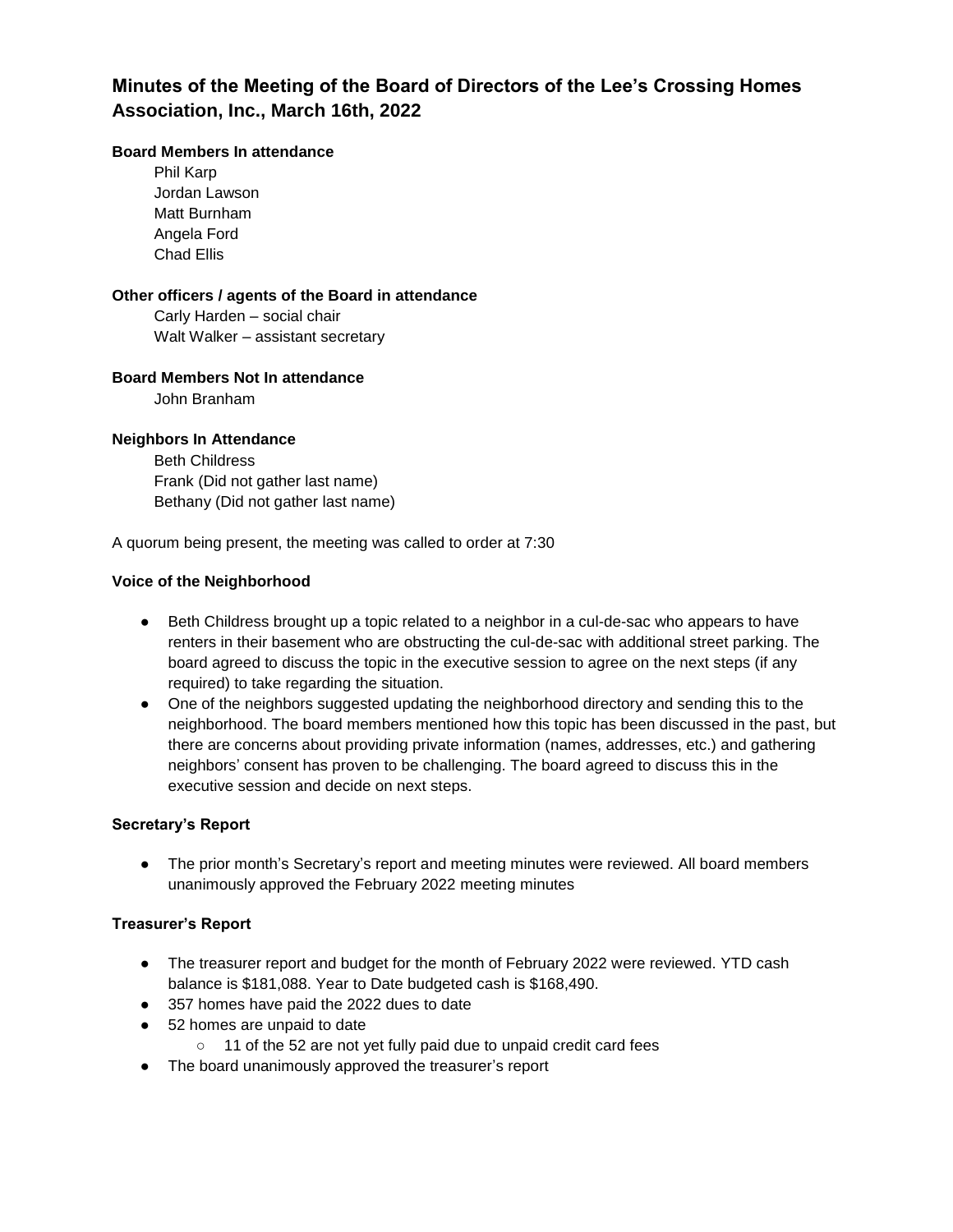# **Minutes of the Meeting of the Board of Directors of the Lee's Crossing Homes Association, Inc., March 16th, 2022**

## **Tennis**

- Per Matt Burnham, there was a decent turnout for the pickleball clinic a few weeks ago. He mentioned there is a very enthusiastic crowd for this sport. He suggested painting pickleball lines on court 3 as a way to attract more neighbors to play the sport.
- Matt Burnham gathered estimates for painting the pickleball lines on court 3. The estimates were between \$500 - \$600. This expenditure was approved.
- Tennis Court 2 has several issues that need to be addressed, i.e., severe cracks in the tennis court itself. Matt has discussed with some contractors about resolving some of the cracks/repairs in court 2. All lines will have to be redone after any resurfacing.

## **Pool**

- Various board members have looked into having the non-working coke machine removed, but we have not been able to find someone to take it. It was suggested possibly posting on Facebook to see if anyone would be interested in taking the machine.
- It was discussed that American Pool will start cleaning the pool around the 10th of April.
- The below pieces of information regarding the pool were covered regarding the 2022 Swim Season:

Our team will have meets on Thursdays this summer. June 2 Away **June 9 Home** June 16 Away **June 23 Home June 30 Home**

Practice schedule: Afternoons May 16th -19th and May 23rd- 25th Morning practices will begin on Friday, May 27th

Swim clinics will be on Saturdays May 21 and 28 and June 4 from 9-10am.

The pool will open for residents on the afternoon of the last day of school (May 26).

Emily Hobel is co-coordinating the management of the swim team with Sarah Martin this year. Laura Holder and Heather Harris are coordinating the volunteers.

• The Board discussed possibly setting up a pool clean up date for the week of April the 18th. No action was taken regarding this topic.

## **Social Events & Clubhouse**

- Rachel Hunter is doing a ladies night on March 24th at the Clubhouse.
- Abby has asked Carly about opening the clubhouse for her play Dinner Theater This is scheduled for April 23rd but potentially exceeds capacity of the clubhouse given current COVID guidelines.
- Laura Holder is running the Easter Egg hunt on 4/16 She has a small budget for Easter Egg stuffing, etc., Carly mentioned having snacks for the kids, if there is some room in the budget.
- There is also a suggestion for a Mexican Trivia / Cinco de Mayo combined party around May 5th. We need to reach out to Three Amigos to see if we can get catering that night